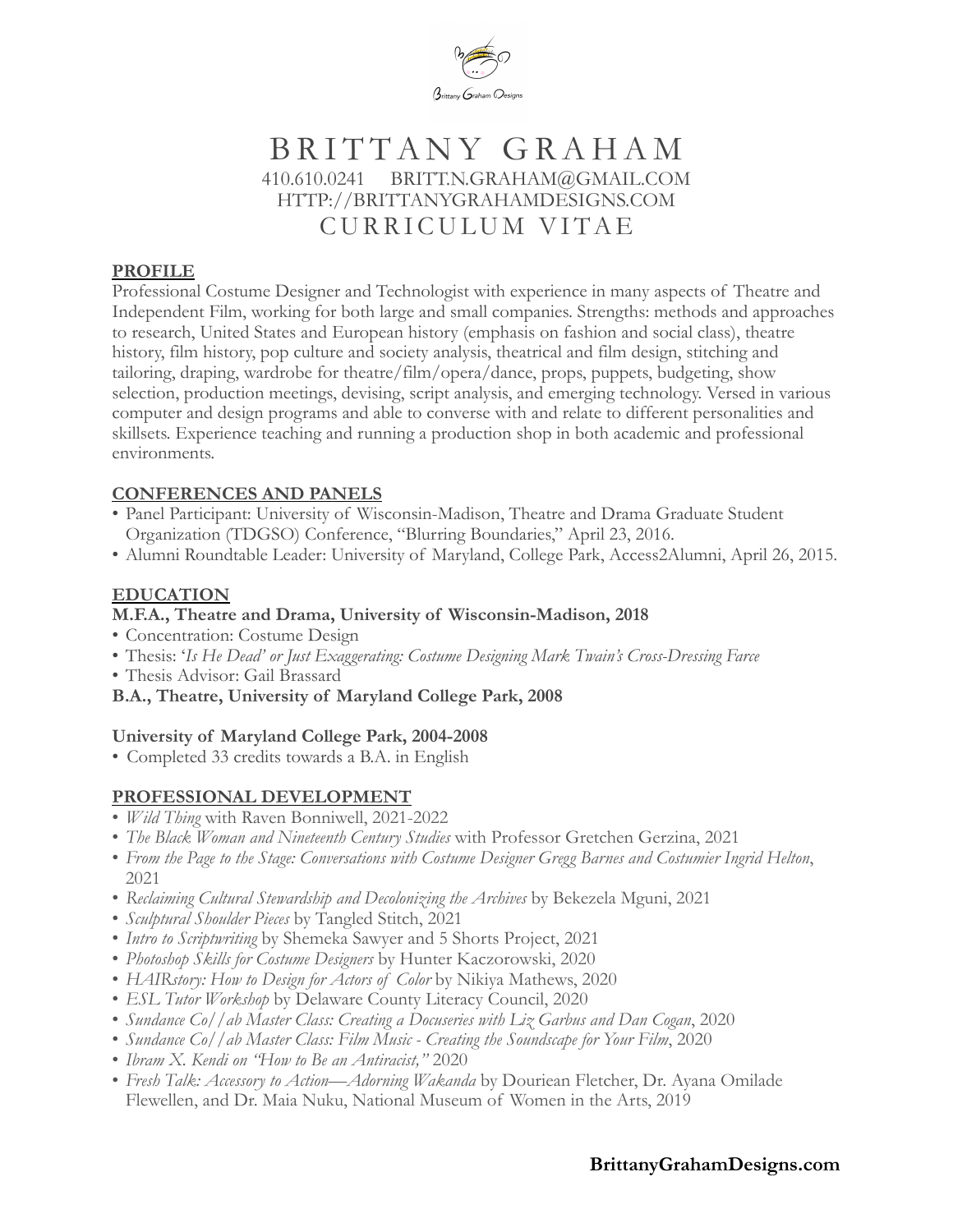

- *Film Production Planning* by Shemeka Sawyer and 5 Shorts Project, 2019
- *Digital Costume Design Rendering and Collaging* by Rafael Jean, 2018

#### **PROFESSIONAL CERTIFICATIONS**

- COVID-19 Certificate, Safe Sets International, 2020
- COVID-19 Contact Tracing, Johns Hopkins University through Coursera, 2020

#### **PROFESSIONAL AFFILIATIONS**

- The Costume Society of America (CSA)
- USITT Chesapeake Section

#### **GRANTS AND FELLOWSHIPS**

- Graduate School Fellowship, University of Wisconsin-Madison with the Milwaukee Repertory Theatre Costume Shop, 2018
- New Arts Venture Challenge, 2017
- Graduate School Fellowship, University of Wisconsin-Madison, 2017

# **TEACHING EXPERIENCE**

#### **Adjunct Faculty, East Stroudsberg University Fall 2021**

*• Play Production:* Instruct introductory students on a broad spectrum of theatre production in the areas of costumes, set, lighting, sound, paint, safety, and basic theater knowledge. Students are expected to write papers, take quizzes, participate in class, and complete projects based on each unit. Projects include: sew a hand sampler and 3-layer COVID mask, create a Lighting Design powerpoint presentation on the musical *Sweeney Todd*, build a small flat, and paint the flat using techniques learned in class. The final is a written test covering all units, including safety and basic theater knowledge.

#### **ESL Tutor, Delaware County Literacy Council Jan. 2020-present**

**•** *English as a Second Language (ESL).* Provide ESL instruction to a recent immigrant to the United States. Teach English words, spelling, grammar, pronunciation, and syntax, as well as providing instruction on American culture, currency, resume creation, and filling out forms and applications.

#### **Teaching Assistant, University of Wisconsin-Madison Fall 2015-Spring 2018**

- **•** *Technical Theatre Fundamentals:* Provide instruction for students in the Costume Shop rotation, and provide guest lectures on the jobs in Costumes, and the basics of Costume, Wig, and Makeup Design.
- **•** *Backstage Laboratory I and II:* Instruct stitching to students at varying levels of ability and experience. Keep on top of deadlines for university productions and distribute work according to students' level of ability and experience. Students begin the class by learning basic hand and machine stitching, then move on to small stitching projects that use the basics they learned. Students who finish the basic projects are moved on to working on show work as it comes in to the shop each semester.
- **•** *Principles and Practice of Stage Costume Design:* Provide a general overview of the different aspects of Costume Design and related jobs, basic rendering, a short history of costume design, and best practices for historical research. Student assignments include researching and presenting on assigned artists and illustrators, weekly drawing journals, and play and film reviews. The final is to costume design one assigned play from script breakdown to color renderings.

# **BrittanyGrahamDesigns.com**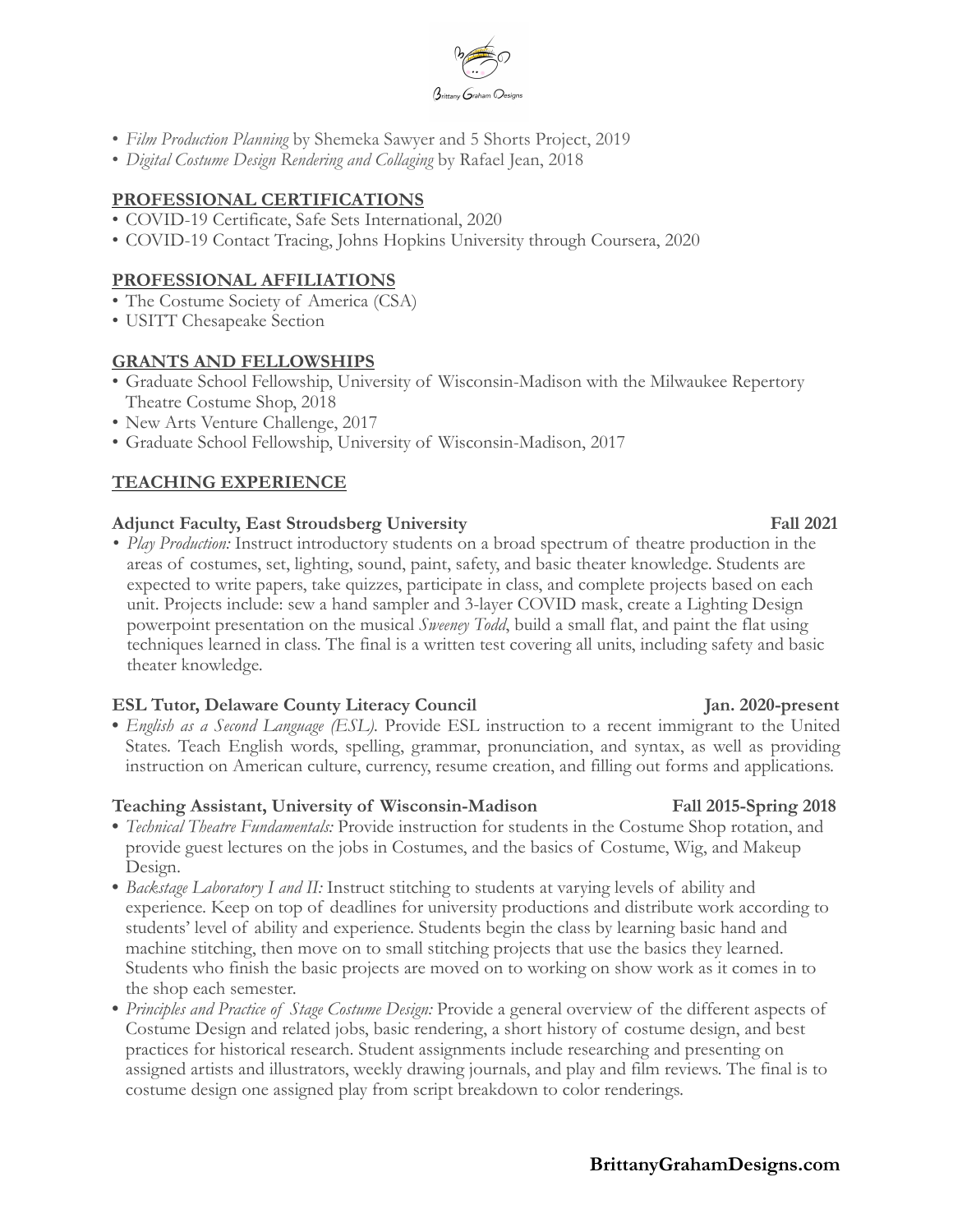

**Makeup Assistant/Designer, University of Maryland, College Park Spring 2008-Spring 2014**

**•** *Introduction to Makeup Workshop:* Provide instruction for basic makeup techniques to incoming opera chorus members. Provide visual research and practical application catered to each individual opera for chorus members to be able to do their own hair and makeup per the designer's research and aesthetic.

#### **PRODUCTION HISTORY**

#### **Theatre Costume Design**

- *• The Inseparables.* By TJ Young, directed by Bill Gillette, Howard County Community College, Nov. 18-21, 2021, The Smith Theater, Columbia, MD.
- *Dogfight.* Book by Peter Duchan, lyrics and music by Benj Pasek and Justin Paul, directed by Ed Corsi, Eagle Theatre, Nov. 2019, Eagle Theatre Playhouse, Hammonton, NJ.
- *Crystal Creek Hotel*. Devised work, directed by Dan Mori, Kelly Colburn, Robert Bowen Smith, Tonia Sina, Jason Schlafstein, Lee Liebeskind, and Aria Velz, Flying V Theatre Company, Oct. 2019, Silver Spring Black Box, Silver Spring, MD.
- *Gary*. By Bruce Graham, directed by Ted Wioncek III, Eagle Theatre, Sept.-Oct. 2019, Eagle Theatre Playhouse, Hammonton, NJ.
- *We're Gonna Die*. By Young Jean Lee, directed by Josh Sobel, Flying V Theatre, June 2019, The Writer's Center, Bethesda, MD.
- *Is He Dead?* By Mark Twain, adapted by David Ives, University of Wisconsin-Madison University Theater, Nov.-Dec. 2017, The Mitchell Theater at Vilas Communication Hall, Madison, WI.
- *Twelfth Night*. By William Shakespeare, directed by David Furumoto, University of Wisconsin-Madison University Theater, Feb.-Mar. 2017, The Hemsley Theater at Vilas Communication Hall, Madison, WI.
- *Stupid Fucking Bird*. By Aaron Posner, directed by Patricia Boyette, University of Wisconsin-Madison University Theater, Oct.-Nov. 2016, The Hemsley Theater at Vilas Communication Hall, Madison, WI.
- *Smart People*. By Lydia Diamond, directed by Chuck Smith, University of Wisconsin-Madison University Theater, Mar. 2016, The Mitchell Theater at Vilas Communication Hall, Madison, WI.
- *Doubt, A Parable*. By John Patrick Shanley, directed by Michael Dove, 1st Stage, Feb. 2015, 1st Stage, Tysons, VA.
- *Into the Woods, Jr.* Book and lyrics by Stephen Sondheim and James Lepine, directed by James Gardiner, ATMTC Academy, 23-24 Jan. 2015, Adventure Theatre MTC, Glen Echo, MD.
- *Flying V Theatre Presents: Heroes and Monsters*. Devised work, directed by Jason Schlafstein, Flying V Theatre, 11-28 Jun. 2015, The Writer's Center, Bethesda, MD.
- *Half Life (a zombie love letter for no one)*. Devised work, produced by Rachel Hynes, Flashpoint, Feb. 2015, Mead Theatre Lab, Washington, DC.
- *The Ballad of the Red Knight*. By Scott Courlander, directed by Scott Courlander, co-costume designed by Mary Wakefield, Red Knight Productions, Jan. 2014, Port City Playhouse, Alexandria, VA.
- *A Midsummer Night's Dream.* By William Shakespeare, directed by Andrew Wassenich, ATMTC Academy, May 2014, Adventure Theatre MTC, Glen Echo, MD.
- *Gideon's Knot*. By Johnna Adams, directed by Cristina Alecia, starring Caroline Stephanie Clay, Forum Theatre and NextStop Theatre, Aug.-Sept. 2014, Black Box Silver Spring and NextStop Theatre, Silver Spring, MD and Reston, VA.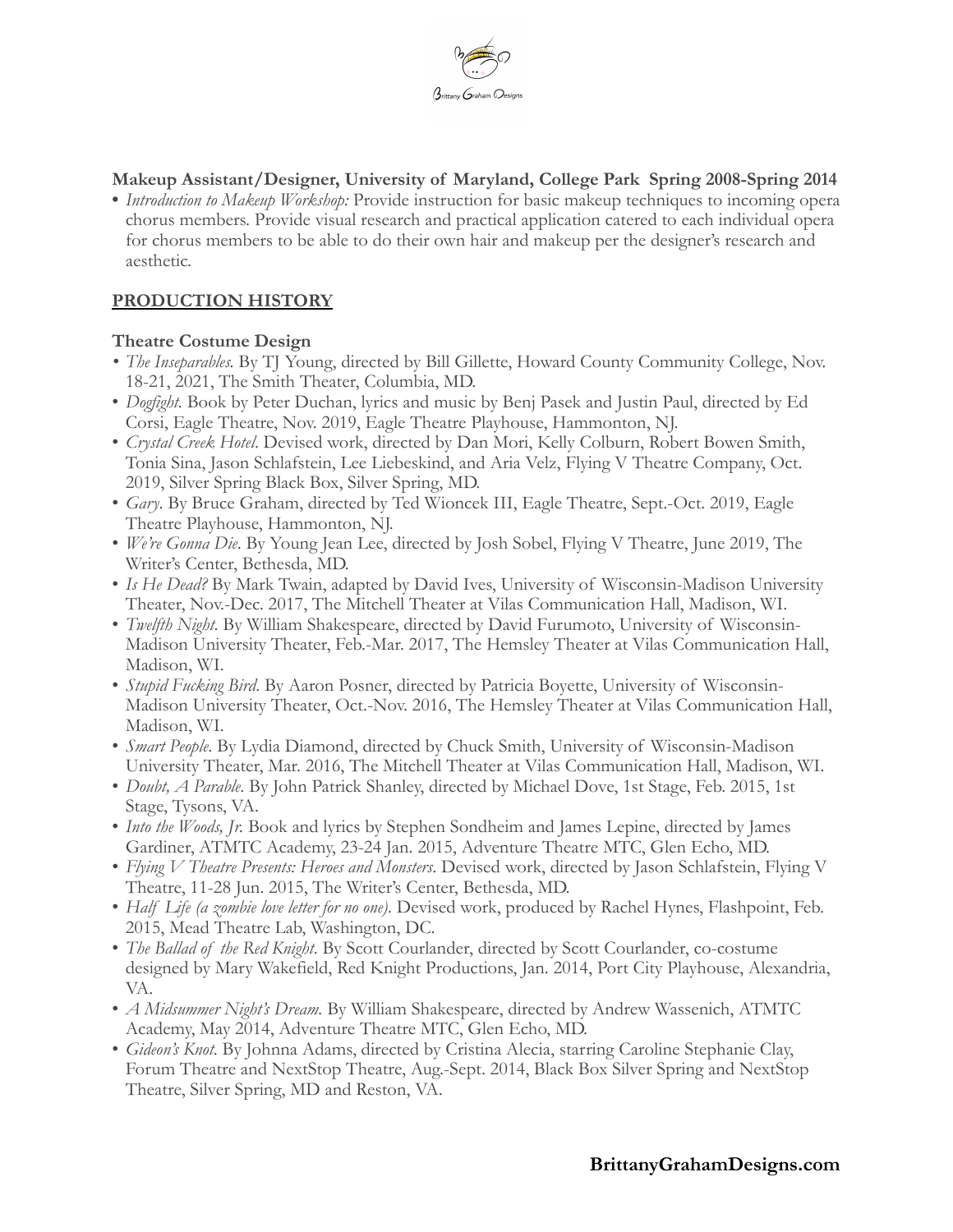

- *The Tempest*. By William Shakespeare, directed by Krista Cowan, The Madeira School, Nov. 2014, The Madeira School, McClean, VA.
- *The Wiz*. Book by William F. Brown, music by Charlie Smalls, Timothy Graphenreed, Harold Wheeler, George Faison, and Luther Vandross, lyrics by Charlie Smalls, directed by Lorraine Robinson, Sitar Arts Center, July 2014, Sitar Arts Center, Washington, DC.
- *Medieval Story Land*. By Scott Courlander, directed by Jason Schlafstein, co-costume designed by Mary Wakefield, Red Knight Productions, Aug. 2013, Gaithersburg Arts Barn, Gaithersburg, MD.
- *all apologies*. By Hunter Styles, directed by Jason Schlafstein, Flying V Theatre, Sept. 2013, The Writer's Center, Bethesda, MD.
- *Me and the Devil Blues*. By Seamus Sullivan, directed by Jason Schlafstein, Flying V Theatre, Sept. 2013, The Writer's Center, Bethesda, MD.
- *Arsenic and Old Lace*. By Joseph Kesselring, directed by Krista Cowan, The Madeira School, Oct. 2013, The Madeira School, McLean, VA.
- *The Wizard of Oz*. Composed by Andrew Lloyd Webber, Herbert Arlen, and Harold Stothart, music by Tim Rice and Yip Harburg, book by Andrew Lloyd Webber and Jeremy Sams, directed by Krista Cowan, The Madeira School, 21-23 Feb. 2013, The Madeira School, McLean, VA.
- *Hellspawn II: Black Aggie Speaks*. By Mary Resing, Alexandra Petri, and Michael John Garces, directed by Lee Makeska Gardiner and Mary Resing, Active Cultures Theater, Oct.-Nov. 2012, Riverdale Town Center, Riverdale Park, MD.
- *Sweet Painted Lady*. By Michael Perrie, Jr., directed by Lacy Reilly, Artists Initiative, 14-27 Jul. 2012, Mountain at Mount Vernon United Methodist Church, Washington, DC.
- *Staring at the Sun*. By Lee August Praley, directed by Jason Schlafstein, Flying V Theatre, Oct. 2012, Autograph Playhouse, Baltimore, MD.
- *The Bourgeois Gentlewoman*. By Moliére, adapted by Krista Cowan, directed by Krista Cowan, The Madeira School, Oct. 2012, The Madeira School, McLean, VA.
- *Imagination Meltdown Adventure*. By Frank Cervarich, Aaron Bliden, and Alex Leidy, directed by Lex Davis, Pointless Theatre, 18-29 Jul. 2012, Mountain at Mount Vernon United Methodist Church, Washington, DC.
- *The Magical Marriage Computer and Other Plays*. By Brett Abelman, directed by Brett Abelman, Babel Theatre, 9-23 Jul. 2011, The Shop at Fort Fringe at the Capital Fringe Festival, Washington, DC.
- *Tough!* By George F. Walker, directed by Jason Schlafstein, Flying V Theatre, Oct. 2011, The Writer's Center, Bethesda, MD.
- *The Water Plays*. By Brett Abelman, directed by Gwen Grastdorf, produced by Brett and Craig Abelman, Jul. 2010, The Shop at Fort Fringe at the Capital Fringe Festival, Washington, DC.
- *In the Goldfish Bowl.* By Kay Rhoads, directed by Deb Randall, Venus Theatre, May 2010, Venus Theatre, Laurel, MD.
- *Looking for the Pony*. By Andrea Lepcio, directed by Deb Randall, Venus Theatre, Nov. 2010, Venus Theatre, Laurel, MD.
- *The Hunchback Variations*. By Mickle Maher, directed by Jason Schlafstein, 1st Stage, Jul. 2010, Goethe-Institut Mainstage, Washington, DC.
- "Source Festival 10 Minute Plays Group C." By Laura Jacmin, William Downs, Genevieve Jesse, James L. Rogers III, Rich Espey, and B. Walker Simpson, directed by Lorraine Ressegger, Gabrielle Randle, Bryan Joseph Lee, Daniel Puksarnukul, Jessica Burgess, and Ali Walton, Source Theater, 2010, Source Theater, Washington DC.
- *Proof*. By David Auburn, directed by Ted Schneider, Little Rockville Theatre, 2009, Little Rockville Theatre, Rockville, MD.
- *The A Capella Party, An Original (All A Capella) Musical*. Composed by Sherry Benedek and Ben Lurye, book by Katie Friedgen and Kristina Friedgen, directed by Kristina Friedgen, Parade Productions, 16-26 Jul. 2009, Warehouse Theatre Mainstage, Washington, DC.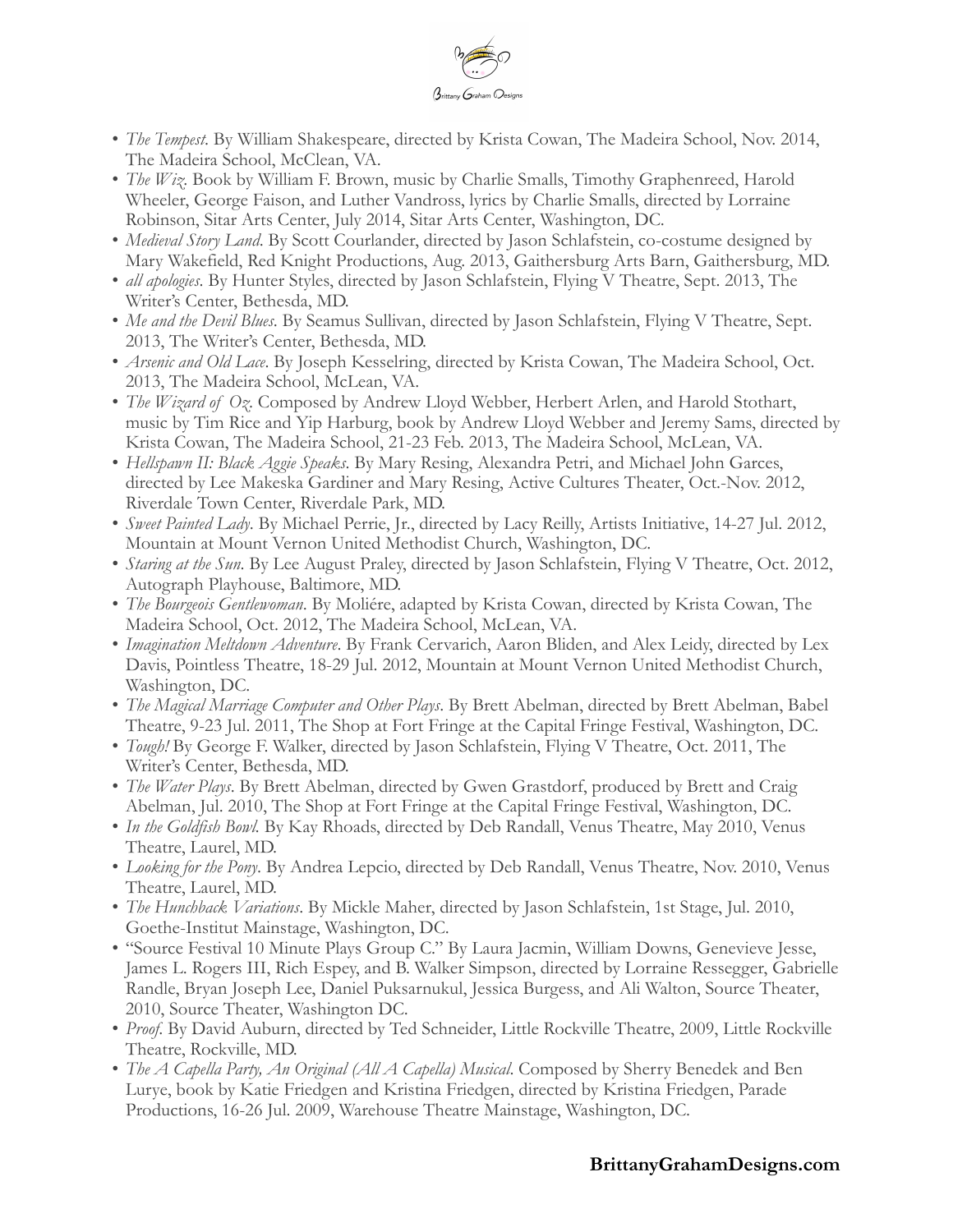

- *Helen of Sparta*. By Jacob M. Appel, directed by Deb Randall, Venus Theatre, 29 Oct.-22 Nov. 2009, Venus Theatre, Laurel, MD.
- *Homokay's Medea*. By Julianne Homokay, directed by Deb Randall, Venus Theatre, 7-31 May 2009, Venus Theatre, Laurel, MD.
- *not such stuff*. By chris wind, directed by Deb Randall, Venus Theatre, Mar. 2009, Venus Theatre, Laurel, MD.
- "Source Festival 10 Minute Plays Group B." By Daniel Talbott, Laura Jacqmin, Elizabeth Bartucci, Stephen Faria, Dana Lynn Formby, and Stephen Korbar, directed by Jessica Lefkow, Rahaleh Nassri, Gregg Henry, Kenyatta Rogers, Colin Hovde, and Alexander Strain, Source Theater, 2009, Source Theater, Washington, DC.
- *Why'd Ya Make Me Wear This, Joe?* By Vanda, directed by Deb Randall, Venus Theatre, Sept. 2009, Venus Theatre, Laurel, MD.
- *The Froegle Dictum*. By Mark Medoff, directed by Lex Davis, The Weekday Players, 2008, Adele H. Stamp Student Union, College Park, MD.
- *The Naked Party*. By Jason Schlafstein, directed by Jason Schlafstein, The Heartbreak Kids, 11-27 Jul. 2008, The Shop at Fort Fringe, Washington, DC.
- *Lebensraum*. By Israel Horovitz, directed by Cory Ryan Frank, Open Drawer Theatre Company, 17-26 Jul. 2008, Studio Theater 4th Floor, Washington, DC.
- *Closer*. By Patrick Marber, directed by Jason Schlafstein, The Weekday Players, 2007, Tawes Experimental Theater, College Park, MD.
- *Picasso at the Lapine Agile*. By Steve Martin, directed by Jason Schlafstein, The Weekday Players, 2007, The Tawes Experimental Theater, College Park, MD.

#### **Theatre Assistant Costume Design**

- *Seven Brides for Seven Brothers*. By Lawrence Kasha and David Landay, directed by Glen Casale, choreographed by Patti Colombo, costume designed by Heather Lockard, Broadway at Music Circus, 26 Jun.-1 Jul. 2018, Broadway at Music Circus
- *Tea*. By Velina Hasau Houston, directed by David Furumoto, costume designed by Gail Brassard, University of Wisconsin-Madison University Theater, Nov. 2015, The Hemsley Theater at Vilas Communication Hall, Madison, WI.
- *Irving Berlin's Holiday Inn*. By Gordon Greenberg and Chad Hodge, composed by Irving Berlin, directed by Gordon Greenberg, costume designed by Alejo Vietti, costume coordination by Heather Lockard, The MUNY, 6-12 Jul. 2015, St. Louis Municipal Opera Theatre, St. Louis, MO.
- *The Pirate Laureate and the King of the Sea*. By Zachary Fernebok, directed by Jason Schlafstein, costume designed by Zachary Fernebok, Flying V Theatre, 12 Feb.-1 Mar. 2015, The Writer's Center, Bethesda, MD.
- *Paul's Case.* Music by Gregory Spears, libretto by Gregory Spears and Katherine Wallat after Willa Cather, directed by Kevin Newbury, costume designed by Amanda Seymour, UrbanArias, Apr. 2013, Artisphere's Black Box Theatre, Arlington, VA.
- *Apples from the Desert*. By Savyon Liebrecht, directed by Johanna Gruenhut, costume designed by Tim Mackabee, Theatre J, Dec. 2012-Jan. 2013, Washington DC Jewish Community Center, Washington, DC.
- *American Voices: Uncovering the Mystery of the American Experience*. Devised work, directed by Leslie Felbain, costume designed by Kristy Hall, Infinite Stage, University of Maryland and National Portrait Gallery, 2012, National Portrait Gallery, Washington, DC.
- *Thoroughly Modern Millie*. By Richard Morris, directed by Krista Cowan, costume designed by Heather Lockard, The Madeira School, May 2011, The Madeira School, McLean, VA.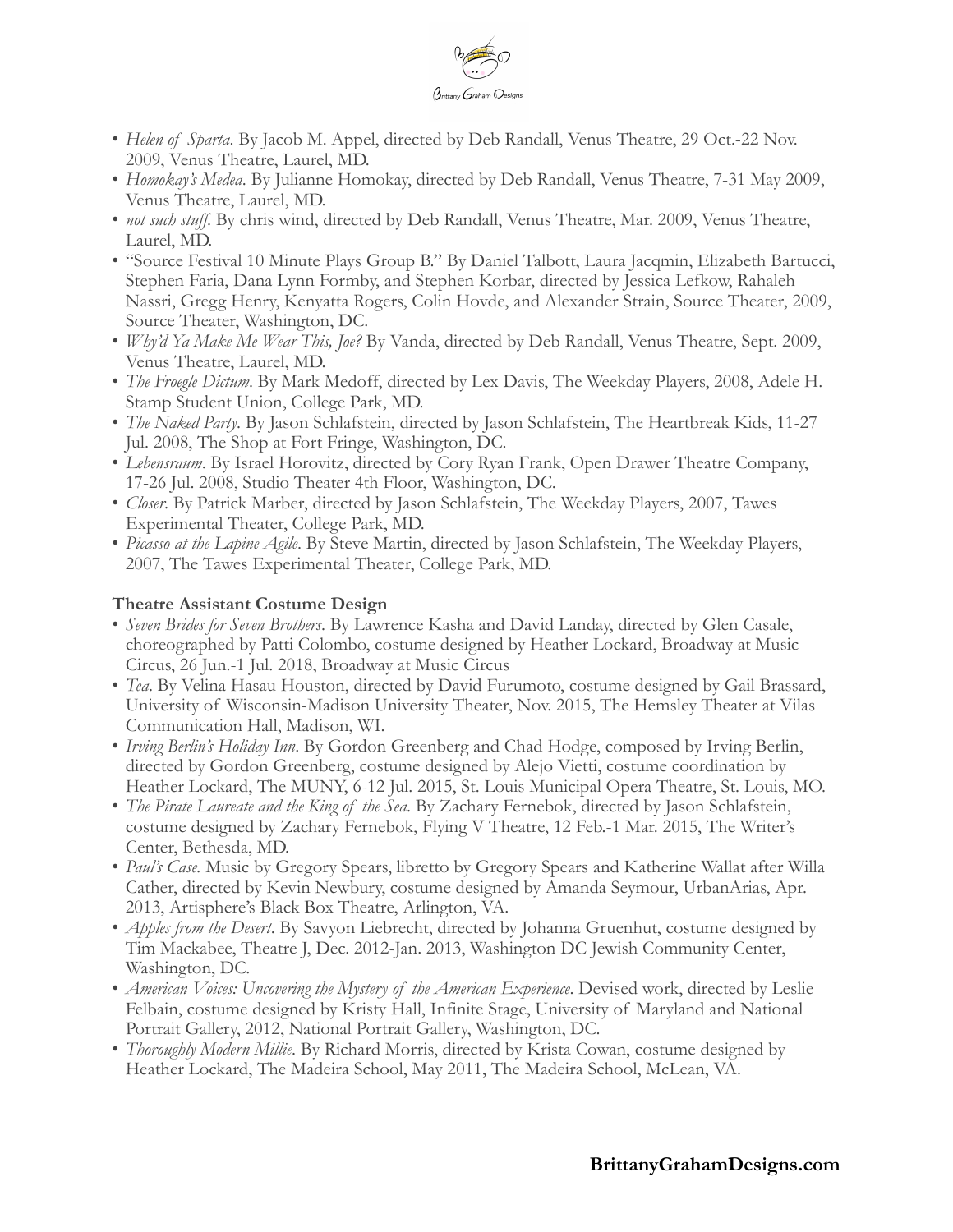

- *Strega Nona*. By Tomie dePaola, adapted by Thomas W. Olson, directed by Ray Collum, composed by Aaron Acurso, lyrics by Thomas W. Olson and Roberta Carlson, costume designed by Heather Lockard, Adventure Theatre, 24 Apr.-29 Jun. 2009, Adventure Theatre, Glen Echo, MD.
- *Angels in America, Parts I and II*. By Tony Kushner, directed by Michael Dove, costume designed by Heather Lockard and Ivania Stack, Forum Theatre, 5 Oct.-22 Nov. 2009, Round House Theatre Silver Spring Black Box, Silver Spring, MD.
- *Please Listen; A Musical Chaos*. By Mark Halpern and Aaron Bliden, costume designed by Heather Lockard, Open Drawer Theatre Company, 10-26 Jul. 2009, The Baldacchino Tent at Fort Fringe, Washington, DC.
- *The Adventures of Pinocchio*. Composed by Jonathan Dove, libretto by Alexander Middleton, costume designed by Heather Lockard, 2009, Opera Theatre of Northern Virginia, Arlington, VA.
- *Alice's Adventures in Wonderland*. By Lewis Carroll, Adapted by Eva Le Gallienne and Florida Friebus, directed by Krista Cowan, costume designed by Heather Lockard, The Madeira School, Oct. 2008, The Madeira School, McLean, VA.
- *The Christmas Show (an adaptation of Hamlet)*. By William Shakespeare, adapted by Akiva Fox, directed by Akiva Fox, costume designed by Shannon Sheridan, The Pabst and Popcorn Hour, Jan. 2008, Clark Street Playhouse, Washington, DC.

# **Theatre Costume Coordination**

- *The Last Days of Judas Iscariot*. By Stephen Adly Guirgis, directed by John Vreeke, original costume design by Pei Lee, Forum Theatre, May 2014, Silver Spring Black Box, Silver Spring, MD.
- "Team Cousin Narwhale, 24 Hour Playwrighting Festival." By Brett Abelman, directed by John Geoffrion, 29-30 May 2009, Warehouse Theater, Washington, DC.
- *So Do You Love Me Yet?* By Farah Lawal, directed by Leslie Felbain, performed by Farah Lawal, 10-25 Jul. 2009, The Bedroom at Fort Fringe, Washington, DC.

# **Film Costume Design**

- *• 24 Frames Lalla.* Directed by Joy Marzec, Joy Marzec Films, in post-production.
- *• Survival of the Holy Fool*. Directed by Joy Marzec, Joy Marzec Films, unreleased.
- *• Basic Psych.* Directed by Melissa Martin, Basic Psych Film, in post-production.
- *• Unsinkable.* Directed by Cody Hartman, CINATIT LLC, unreleased.
- "Elasticity." *YouTube,* uploaded by Ross Godwin, 8 Jan. 2014, https://youtu.be/A\_D1NYj6Y10.

# **Film Costume Department**

- "DICK'S Sporting Goods commercial with Nicole Laeno." *YouTube*, uploaded by DICK'S Sporting Goods, 24 Jul 2020, https://youtu.be/LNV44NG\_FFo.
- Mattei, Peter, creator. *Outsiders*. Season 2. WGN America and FOX, 2017.
- Saint-Ours, Johnny, director. *The Making of the Mob*. Season 1. AMC, 2015.
- Ealer, John, director. *The World Wars*. History and H2, 2014
- *• West End.* Directed by Joe Basile, costume designed by Lindsay Kruichiak, West End Films, 2013.
- *• Untitled TV pilot*. Costume designed by Lindsey Kruichiak, performance by H. Jon Benjamin, Backseat Conceptions, unreleased.

# **Tailor**

- *Anastasia*. By Terrance McNally, directed by Michelle O'Brien, Hershey High School, Feb. 2021, Hershey High School, Hershey, PA.
- *The Little Princess*. By Frances Hodgson Burnett, adapted by Suli Holum and Priyanka Shetty, directed by Suli Holum, Quintessence Theatre Group, Dec. 2020-Jan. 2021, Sedgwick Theater, Philadelphia, PA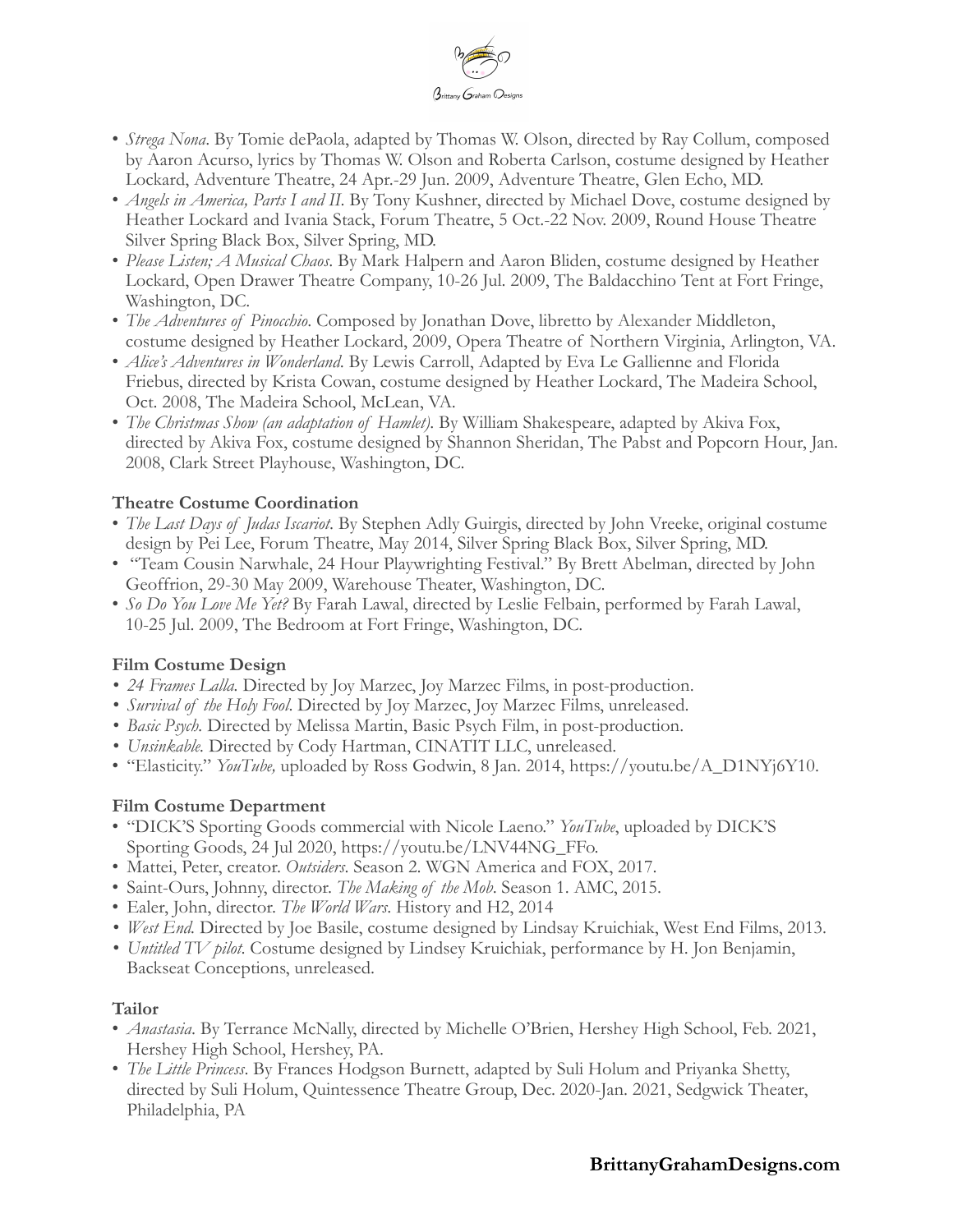

- *The Ellie Sparkles Show*. Wildbrain. YouTube.
- *Spring Awakening*. By Duncan Sheik, book by Steven Sater, directed by Steve Cosson, costume design by Sarah Beers, Olney Theatre Center, Feb.-Mar. 2013, Olney Theatre Mainstage, Olney, MD.
- Saint-Ours, Johnny, director. *The Making of the Mob*. Season 1. AMC, 2015.

#### **Theatre Wardrobe Supervisor**

• *The Little Princess*. By Frances Hodgson Burnett, adapted by Suli Holum and Priyanka Shetty, directed by Suli Holum, costume design by Tiffany Bacon, Quintessence Theatre Group, Dec. 2020-Jan. 2021, Sedgwick Theater, Philadelphia, PA.

#### **Theatre Wardrobe Crew**

- *La clemenza di Tito*. Composed by Wolfgang Amadeus Mozart, libretto by Pietro Metastasio and Catarino Mazzolá, Aspen Music Festival & School, Aug. 2017, Wheeler Opera House, Aspen, CO.
- *La Traviata*. Composed by Giuseppe Verdi, libretto by Francesco Maria Piave, Aspen Music Festival & School, Jul. 2017, Wheeler Opera House, Aspen, CO.
- *L'enfant et les sortilèges*. Composed by Maurice Revel, libretto by Colette, Aspen Music Festival & School, Jul. 2017, Wheeler Opera House, Aspen, CO.
- *Shadowboxer*. Composed by Frank Proto, libretto by John Chennault, directed by Leon Major, Maryland Opera Studio, Apr. 2010, The Ina and Jack Kay Theater at the Clarice Smith Performing Arts Center, College Park, MD.
- *The Adventures of Pinocchio*. Composed by Jonathan Dove, libretto by Alexander Middleton, costume designed by Heather Lockard, 2009, Opera Theatre of Northern Virginia, Arlington, VA.
- *A Midsummer Night's Dream*. Composed by Benjamin Britten, libretto by Benjamin Britten and Peter Pears, directed by Nick Olcott, Maryland Opera Studio, 2008, The Ina and Jack Kay Theatre at the Clarice Smith Performing Arts Center, College Park, MD.
- *Armide*. Composed by Cristoph Willibald Gluck, libretto by Philippe Qulnault, directed by Leon Major, Maryland Opera Studio, 2007, The Ina and Jack Kay Theatre at the Clarice Smith Performing Arts Center, College Park, MD.
- *Transformations*. Composed by Conrad Susa, libretto by Anne Sexton, directed by Pat Diamond, Maryland Opera Studio, 2007, The Ina and Jack Kay Theatre at the Clarice Smith Performing Arts Center, College Park, MD.
- *Machinal*. By Sophie Treadwell, directed by Lindsey Snyder and Kris Messer, University of Maryland Theatre, 2006, The Kogod Theatre at the Clarice Smith Performing Arts Center, College Park, MD.
- *Later the Same Evening: An Opera Inspired by Five Paintings of Edward Hopper*. Composed by John Musto, libretto by Mark Campbell, directed by Leon Major, Maryland Opera Studio, 2006, The Ina and Jack Kay Theatre at the Clarice Smith Performing Arts Center, College Park, MD.
- *Il Matrimonio Segreto*. Composed by Dominico Cimarosa, libretto by Giovanni Bertati, directed by Nick Olcott, Maryland Opera Studio, 2006, The Ina and Jack Kay Theatre at the Clarice Smith Performing Arts Center, College Park, MD.
- *Werther*. Composed by Jules Massenet, libretto by Georges Hartmann, Édouard Blau, and Paul Milliet, directed by Nick Olcott, Maryland Opera Studio, 2006, The Ina and Jack Kay Theatre at the Clarice Smith Performing Arts Center, College Park, MD.
- *Guilio Cesare*. Composed by George Frederic Handel, libretto by Nicola Francesco Giacosa and Luigi Illica, directed by Pat Diamond, Maryland Opera Studio, 2005, The Ina and Jack Kay Theatre at the Clarice Smith Performing Arts Center, College Park, MD.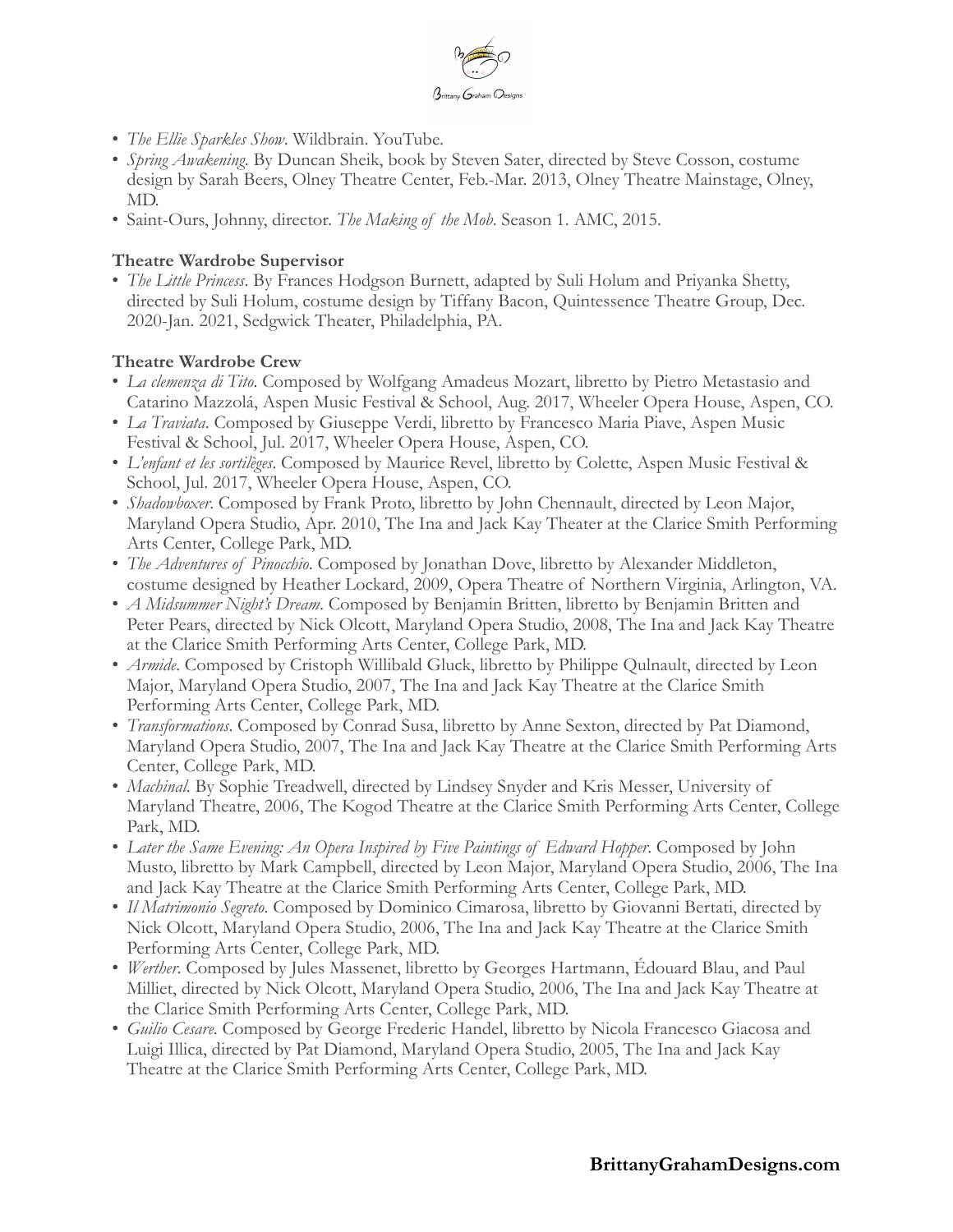

• *La Boheme*. Composed by Giacomo Puccini, libretto by Giuseppe Giacosa and Luigi Illica, directed by Pat Diamond, 2005, The Ina and Jack Kay Theatre at the Clarice Smith Performing Arts Center, College Park, MD.

#### **Makeup and Wig/Hair Design**

- *The Ellie Sparkles Show*. Wildbrain. Family Jr, 2021.
- *Tea*. By Velina Hasau Houston, directed by David Furumoto, costume design by Gail Brassard, University of Wisconsin-Madison University Theater, Nov. 2015, The Hemsley Theater, Madison, WI.
- *Flying V Theatre Presents: Heroes and Monsters*. Devised work, directed by Jason Schlafstein, Flying V Theatre, 11-28 Jun. 2015, The Writer's Center, Bethesda, MD.
- *Mansfield Park*. Composed by Jonathan Dove, libretto by Alaisdair Middleton, directed by Mark Streshinsky, music directed by Eileen Cornett, The Peabody Chamber Opera, Feb. 2015, Theater Project, Baltimore, MD.
- *Off the Cuff Presents CSI: Mozart*. By Didi Balle, composed by Wolfgang Amadeus Mozart, directed by Didi Balle, Baltimore Symphony Orchestra, 28 Feb. 2014, The Music Center at Strathmore, Bethesda, MD.
- *La Boheme*. Composed by Giacomo Puccini, libretto by Giuseppe Giacosa and Luigi Ilica, directed by Andrea Dorf McGray, Maryland Opera Studio, 13-21 Apr. 2013, The Ina and Jack Kay Theater at the Clarice Smith Performing Arts Center, College Park, MD.
- *La Traviata*. Composed by Giuseppe Verdi, libretto by Francesco Maria Piave, directed by Doug Byerly, Anne Arundel Community College Opera, Jun. 2012, Professor Robert E. Kauffman Theater, Arnold, MD.
- *The Mikado*. Composed by Arthur Sullivan, libretto by William Schwenck Gilbert, directed by James Harp, The Young Victorians, Jul. 2012, Bryn Mawr School, Baltimore, MD.
- *Thoroughly Modern Millie*. By Richard Morris, directed by Krista Cowan, costume designed by Heather Lockard, The Madeira School, May 2011, The Madeira School, McLean, VA.
- *Hairspray.* Music and lyrics by Marc Shaiman and Scott Wittman, book by Mark O'Donnell and Thomas Meehan, directed by Jessica Binder, Reservoir High School, 1-9 Apr. 2011, Reservoir High School, Laurel, MD.
- *Die Enfuhrung aus dem Serail*. Composed by Wolfgang Amadeus Mozart, libretto by Christoph Friedrich Bretzner, directed by Nick Olcott, Maryland Opera Studio, Apr. 2011, The Ina and Jack Kay Theater at the Clarice Smith Performing Arts Center, College Park, MD.
- *Jane Eyre: The Musical*. By John Caird, composed by Paul Gordon, directed by Scot Reese, University of Maryland Theatre, 2005, The Ina and Jack Kay Theatre at the Clarice Smith Performing Arts Center, College Park, MD.

# **Assistant Makeup and Wig Design**

- *Die Enfuhrung aus dem Serail*. Composed by Wolfgang Amadeus Mozart, libretto by Christoph Friedrich Bretzner, Peabody Opera Theater, directed by Garnett Bruce, wig and makeup design by Jeanne DiBattista, 7-8 Mar. 2015, Modell Performing Arts Center at the Lyric Opera House, Baltimore, MD.
- *A Midsummer Night's Dream*. Composed by Benjamin Britten, libretto by Benjamin Britten and Peter Pears, directed by Garnett Bruce, wig and makeup design by Jeanne DiBattista, Peabody Opera Theatre, Mar. 2014, Miriam A. Friedberg Concert Hall, Baltimore, MD.
- *Cendrillon*. Composed by Jules Massenet, libretto by Henri Caïn, directed by Jennifer Blades, makeup and wig design by Jeanne DiBattista, Peabody Opera Theatre, Nov. 2014, Miriam A. Friedberg Concert Hall, Baltimore, MD.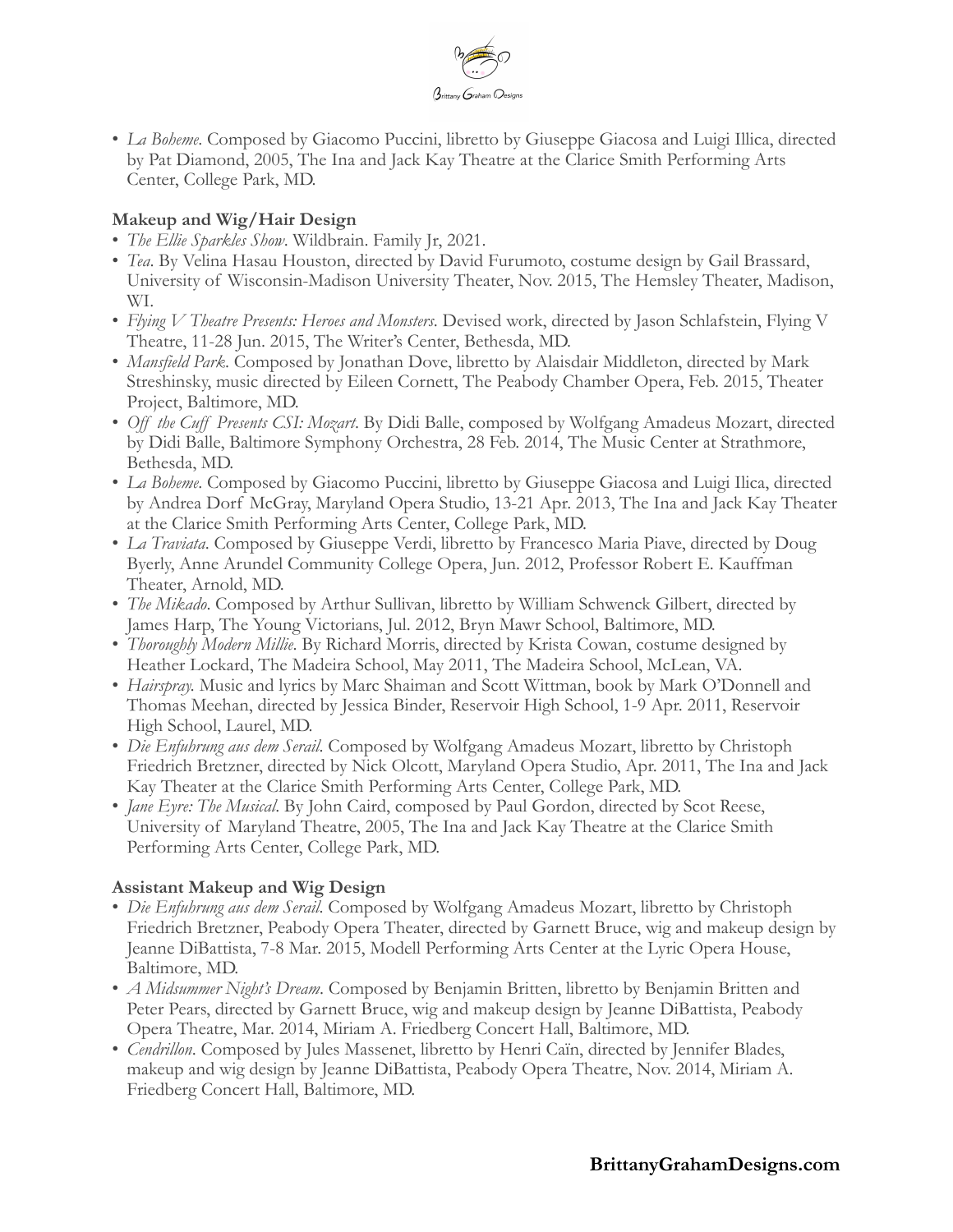

- *Lakme*. Composed by Léo Delibes, libretto by Andrew Gondinette and Philippe Gille, directed by Andrew Chown, wig and makeup design by Jeanne DiBattista, Peabody Opera Theatre, Mar. 2013, Miriam A. Friedberg Concert Hall, Baltimore, MD.
- *The Art of Argento: A Celebration of Composer Dominick Argento's Work*. Composed by Dominick Argento, directed by Leon Major, wig and makeup design by Jeanne DiBattista, Maryland Opera Studio, Apr.-May 2012, The Ina and Jack Kay Theater at the Clarice Smith Performing Arts Center, College Park, MD.
- *Les Mamelles de Tiresias*. By Francis Poulenc, directed by Garnett Bruce, wigs and makeup designed by Jeanne DiBattista, Peabody Opera Theatre, 16-19 Mar. 2011, Miriam A. Friedberg Concert Hall, Baltimore, MD.
- *L'enfant et les Sortileges.* Composed by Maurice Revel, libretto by Colette, directed by Garnett Bruce, wigs and makeup designed by Jeanne DiBattista, Peabody Opera Theatre, 16-19 Mar. 2011, Miriam A. Friedberg Concert Hall, Baltimore, MD.
- *The Inspector*. Composed by John Musto, libretto by Mark Campbell, directed by Leon Major, wigs and makeup designed by Jeanne DiBattista, Wolf Trap Opera, Apr.-May 2011, The Barns at Wolf Trap, Vienna, VA.
- *Manon*. Composed by Jules Massenet, libretto by Henri Meilhac and Philippe Gille, directed by Roger Brunyate, wigs and makeup designed by Jeanne DiBattista, Peabody Opera Theatre, Nov. 2010, Miriam A. Friedberg Concert hall, Baltimore, MD.
- *Die Fledermaus*. Composed by Johann Strauss II, libretto by Richard Genée and Carl Haffner, directed by Roger Brunyate, wigs and makeup design by Jeanne DiBattista, Peabody Opera Theatre, Mar. 2010, Miriam A. Friedberg Concert hall, Baltimore, MD.
- *Cosi fan Tutti*. By Wolfgang Amadeus Mozart, libretto by Lorenzo da Ponte, directed by A. Scott Parry, wig and makeup design by Jeanne DiBattista, Peabody Opera Theatre, Nov. 2009, Miriam A. Friedberg Concert Hall, Baltimore, MD.

# **Actor**

- *•* "Ellie's DIY HALLOWEEN COSTUME Tutorial Halloween Makeup How To For Kids" *YouTube*, uploaded by The Ellie Sparkles Show - WildBrain, Oct 28, 2021, https:// www.youtube.com/watch?v=xFoiepykq3E.
- Team Cousin Narwhale, 24 Hour Playwrighting Festival." By Brett Abelman, directed by John Geoffrion, 30 May 2009, Warehouse Theater, Washington, DC.
- *Why'd Ya Make Me Wear This, Joe?* By Vanda, directed by Deb Randall, Venus Theatre, Sept. 2009, Venus Theatre, Laurel, MD.
- *Through the Looking Glass*. By Lewis Carroll, adapted by Scott Davis, directed by Scott Davis, choreographed by Shannon Connell, Omnigatherum, 10-20 Jul. 2008, The Shop at Fort Fringe, Washington, DC.
- *The Inescapable Us: Not Even Past*. By Chanan Berkovitz, directed by Daniel Kobrin, The Weekday Players, 2008, The LAB Theater at the Clarice Smith Performing Arts Center, College Park, MD.
- *The Froegle Dictum*. By Mark Medoff, directed by Lex Davis, The Weekday Players, 2008, Adele H. Stamp Student Union, College Park, MD.
- *The Ash Girl*. By Timberlake Wertenbaker, directed by Leslie Felbain, University of Maryland Theatre, 2008, The Ina and Jack Kay Theatre at the Clarice Smith Performing Arts Center, College Park, MD.
- *Closer*. By Patrick Marber, directed by Jason Schlafstein, The Weekday Players, 2007, The Tawes Experimental Theater, College Park, MD.
- *Alice's Adventures in Wonderland*. By Lewis Carroll, adapted by Scott Davis, directed by Scott Davis, choreographed by Yoko Feinman, Off Center Productions, 2007, The LAB Theatre at the Clarice Smith Performing Arts Center, College Park, MD.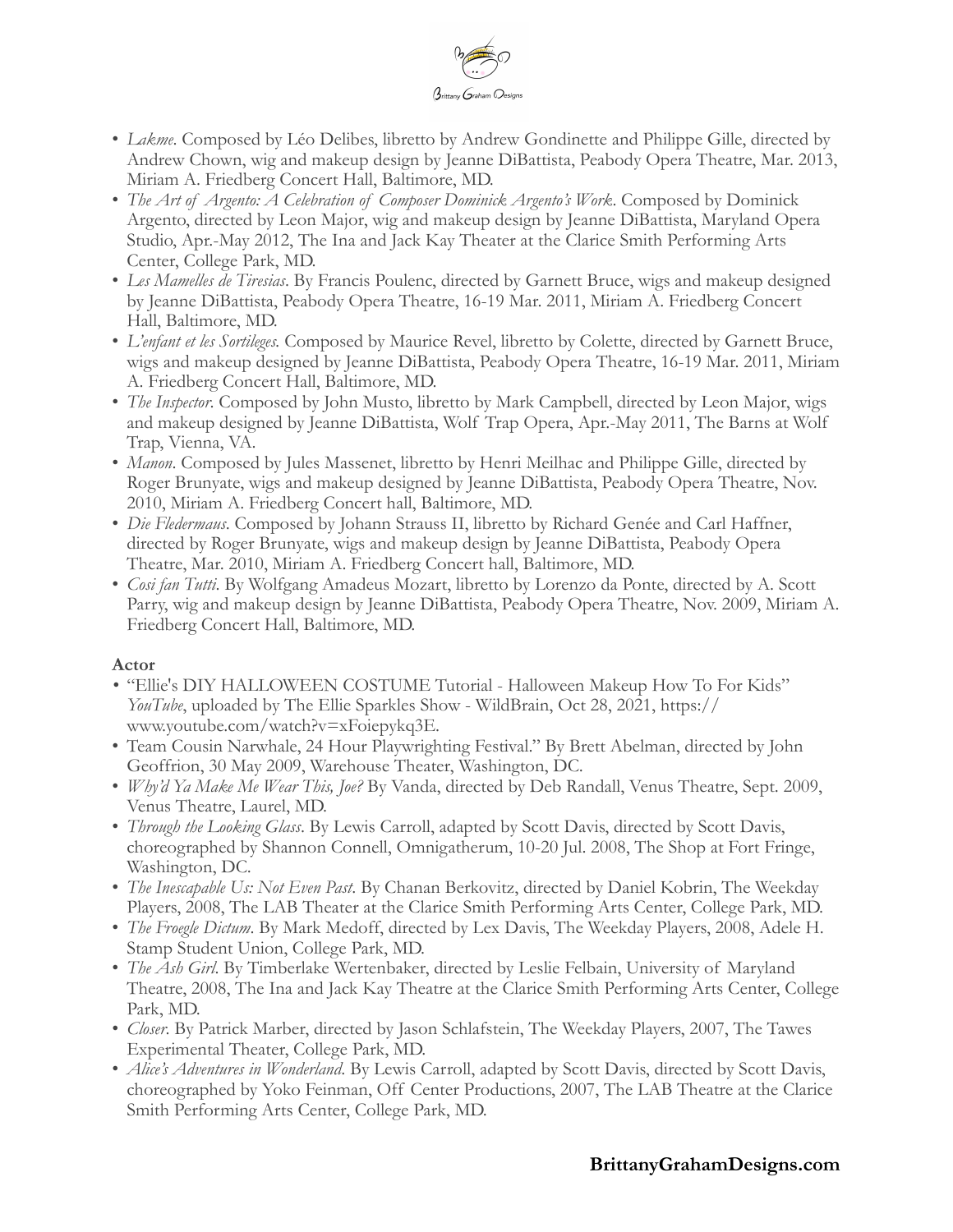

- *Picasso at the Lapine Agile*. By Steve Martin, directed by Jason Schlafstein, The Weekday Players, 2007, The Tawes Experimental Theater, College Park, MD.
- *The Vagina Monologues.* By Eve Ensler, directed by Carrie Rohrbach, Elizabeth Broder-Oldach, and Meredythe Lindsey, VDAY 2006: Until the Violence Stops, 24-26 Feb. 2006, The Tawes Experimental Theatre, College Park, MD.

#### **Set Design**

• "Threads: Fashion Show 2018 - Tangled." Directed by Carolyn Kallenborn, University of Wisconsin-Madison School of Human Ecology, 30 Apr. 2018, Madison Masonic Center, Madison, WI.

#### **Assistant Director**

• *The Winter's Tale*. By William Shakespeare, directed by Leigh Smiley, University of Maryland Theatre, 2009, The Ina and Jack Kay Theater at the Clarice Smith Performing Arts Center, College Park, MD.

#### **Props Design**

• *Standing On My Knees*. By John Olive, directed by Michele Pace, Off Center Productions at University of Maryland Theatre, 2005, The LAB Theatre at the Clarice Smith Performing Arts Center, College Park, MD.

#### **OTHER WORK EXPERIENCE**

#### **2008-present — Brittany Graham Designs — Sole Proprietor**

- Freelance Costume, Wig, and Makeup Design for Theater, Opera, and Film
- Freelance tailor, wardrobe, props, wig and makeup crew, and various positions on a film set
- Stitching, draping, and craftsperson as needed on a show-to-show basis
- Utilize Microsoft Office Suite, Adobe Creative Suite, iWork, Doodle Poll, Dropbox, G Suite, and other similar programs to facilitate meetings, keep up-to-date on projects, and provide research and idea sharing among directors and fellow designers
- Manage paperwork, receipts, and tax documents to stay on budget and keep on top of deadlines for individual productions
- Coordinate and collaborate with directors, artistic directors, stage management, and other artisans

# **2015-2018 — University of Wisconsin-Madison — Teaching Assistant**

- Co-Taught Technical Theatre Fundamentals and guest-taught lectures on careers in Costumes and the basics of Costume, Wig, and Makeup Design
- Taught Backstage Laboratory I and II, and Principles and Practice of Stage Costume Design
- Kept on top of deadlines for shows and distributed work according to students' level of ability and experience
- Mentored undergraduate students as needed and as requested in the Costume Shop and elsewhere in the Department of Theatre and Drama
- Managed and provided instructions for students working backstage on productions in the Department of Theatre and Drama

#### **2018 — Milwaukee Repertory Theatre — Fellow**

• Served as ad-hoc stitcher, First Hand, crafts artisan, and as-needed assistant to designers for Milwaukee Rep Spring 2018 Season

#### **2017 — Aspen Music Festival and School — Costume Assistant**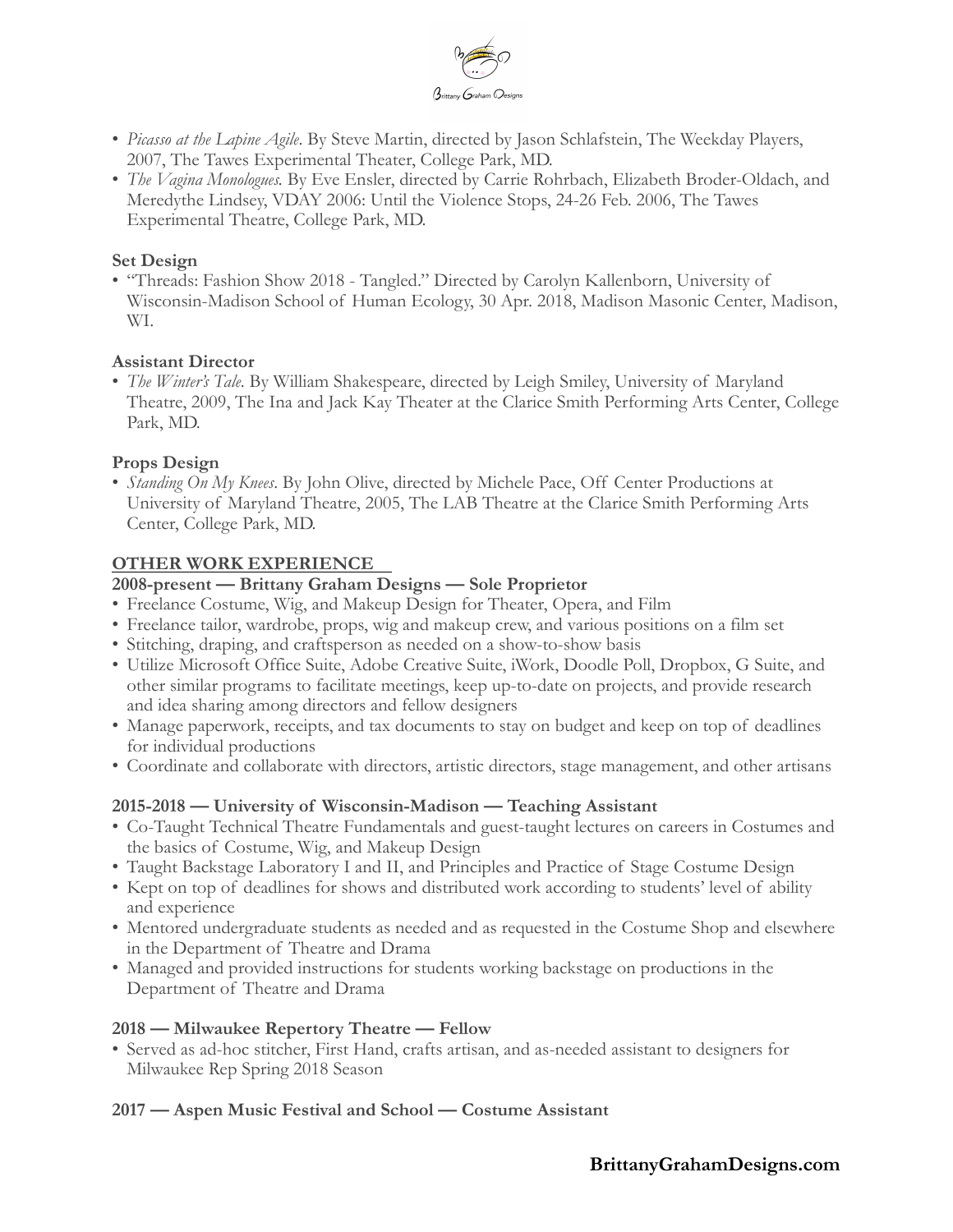

- Worked as stitcher, crafts artisan, intern coordinator, and as-needed assistant to Costume Shop Head and Wardrobe Supervisor for Aspen Music Festival and School Summer 2017 season
- Worked backstage as Wardrobe and Hair assistant to Wardrobe Supervisor for three productions: *La Traviata*, *La Clemenza di Tito*, and *L'enfant et les sortilèges.*

#### **2010-2015 — The Marilyn Johnson Sewing Design Studio, LLC — Workroom Supervisor**

- Scheduled part-time stitchers, interns, and full-time employees
- Instructed interns as needed
- Stayed on top of deadlines and managed employee workflow
- Facilitated weekly meetings
- Assigned tasks according to employee strengths and abilities
- Served as liaison between customers, workers, and owner
- Managed rentals
- Built and altered garments, costumes, and custom clothing for local theaters, cosplay, weddings, special occasions, and retail
- Facilitated fittings with clients
- Served as social media and website content creator and Point-of-Contact
- Assisted owner as needed in whatever capacity was needed as different Studio projects came in

#### **2012-2020 — Flying V Theatre — Resident Designer/Company Member**

• Resident Costume Designer and Company Member for Flying V Theatre

#### **2011-2015 — Peabody School of Music — Wig/Makeup Assistant and Designer**

- Served as First Assistant to Jeanne DiBattista
- Designed Wigs and Makeup for specific operas
- Applied wigs and makeup to principal cast members
- Maintained wigs for the run of each opera

#### **2014 — Adventure Theatre MTC Summer Camp — Costume Designer**

- Designed costumes for four plays in rep for 8 weeks, with new campers every week
- *Top Dog* directed by Joan Cummins
- *Rats!* directed by Phil Reid
- *Joust* directed by Randy Snight
- *Aladdin* directed by Sean Finan

#### **2012-2014 — The Madeira School — Resident Costume Designer**

• Resident Costume Designer for The Madeira School

#### **2008-2014 — University of Maryland, College Park — Wig/Makeup Assistant and Designer**

- Served as First Assistant to Jeanne DiBattista
- Designed Wigs and Makeup for select operas
- Applied wigs and makeup to principal cast members
- Maintained wigs for the run of each opera
- Taught Introduction to Makeup Workshop for incoming Chorus members for each opera

# **2011-2013 — Olney Theatre Center — House Manager**

- Set up, operated, and closed gift shop and alcohol sales during performances
- Managed and directed volunteer ushers
- Reported incidents, and safety or facilities concerns